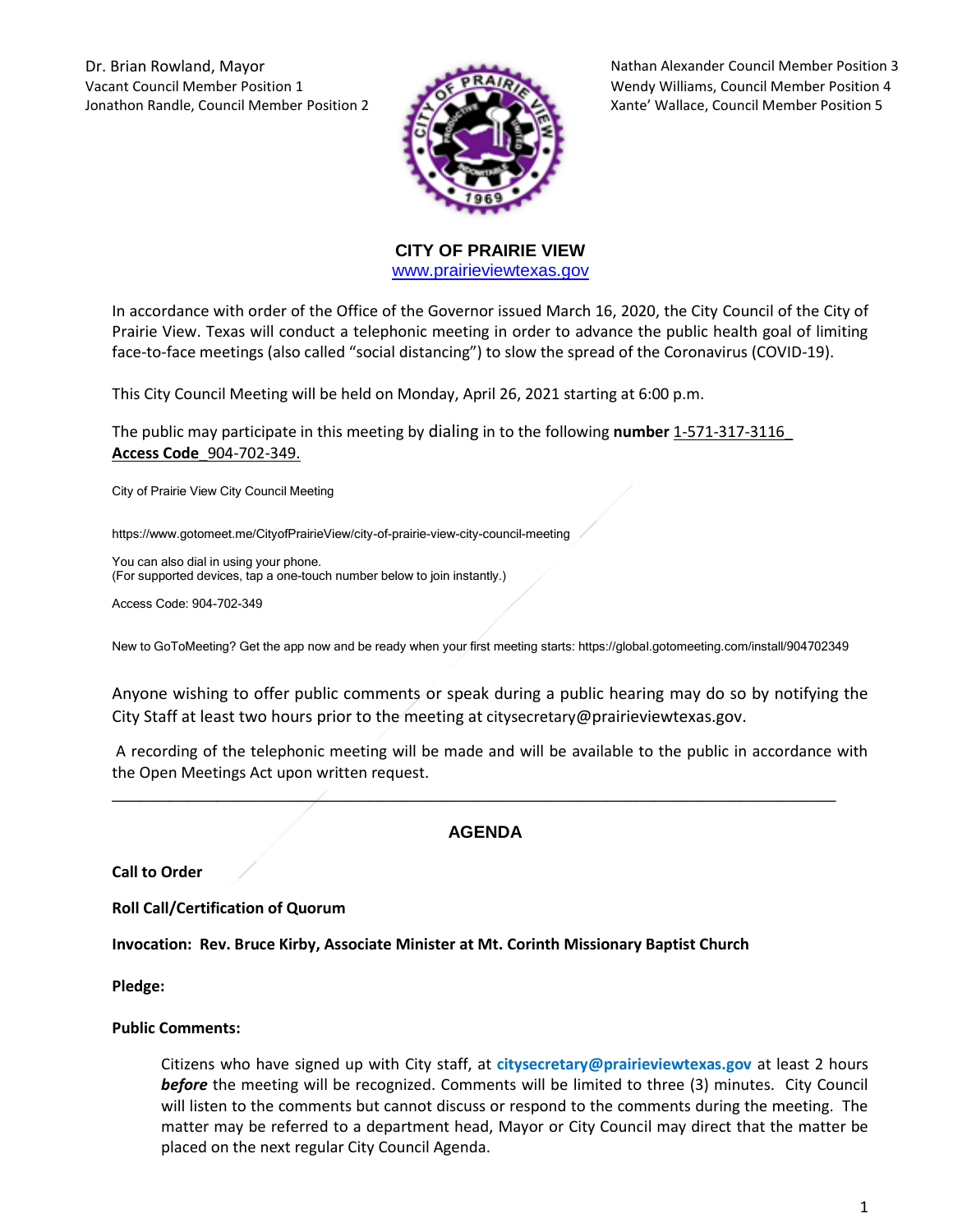#### **Minutes**

- **1.** Discuss and take action on the approval of City Council Meeting Minutes dated April 12, 2021.
- **2.** Discuss and take action on the approval of City Council Special Meeting Workshop Minutes dated April 19, 2021.

#### **Items of Community Interest**

#### **Presentations and Reports**

**3.** Proclamation Recognizing Ricky R Anderson

#### **City Council Reports**

Pursuant to Texas Government Code § 551.0415, City Council Members, without having provided notice, may make reports about items of community interest if no action is taken and possible action is not discussed regarding the information provided in the report. "Items of community interest" includes: (1) expressions of thanks, congratulations, or condolence; (2) information regarding holiday schedules; (3) an honorary or salutary recognition of a public official, public employee, or other citizen, except that a discussion regarding a change in the status of a person's public office or public employment is not an honorary or salutary recognition for purposes of this subdivision; (4) a reminder about an upcoming event organized or sponsored by the governing body; (5) information regarding a social, ceremonial, or community event organized or sponsored by an entity other than the governing body that was attended or is scheduled to be attended by a member of the governing body or an official or employee of the political subdivision; and (6) announcements involving an imminent threat to the public health and safety of people in the political subdivision that has arisen after the posting of the agenda.

# **Mayor's Report**

# **"We Are One PV"**

- **PV Rosewood Sanitary Sewer Project Pre-construction Meeting**
- **American Rescue Plan City of Prairie View 1.5 Million**
- **City Hall Renovation update**
- **DR-4586 FEMA Public Assistance**
- **2021 Downtown Revitalization Fund \$350,000**
- **2021 TxCDBG Rural Economic Development Program \$350,000**
- **World Conference of Black Mayors**
- **DOW Business Impact Fund**

# **Department Reports**

- **4.** Monthly Engineering report from (Trilogy)
- **5.** Monthly Public Works report from (USW)
- **6.** Monthly Police Report
- **7.** Monthly Financial Report (JJ Johnson)

# **Public Hearings**

#### **Ordinances**

Discuss, consider, and take action on Vehicle Policy, Ordinance 2021-0318-001 (CC Williams)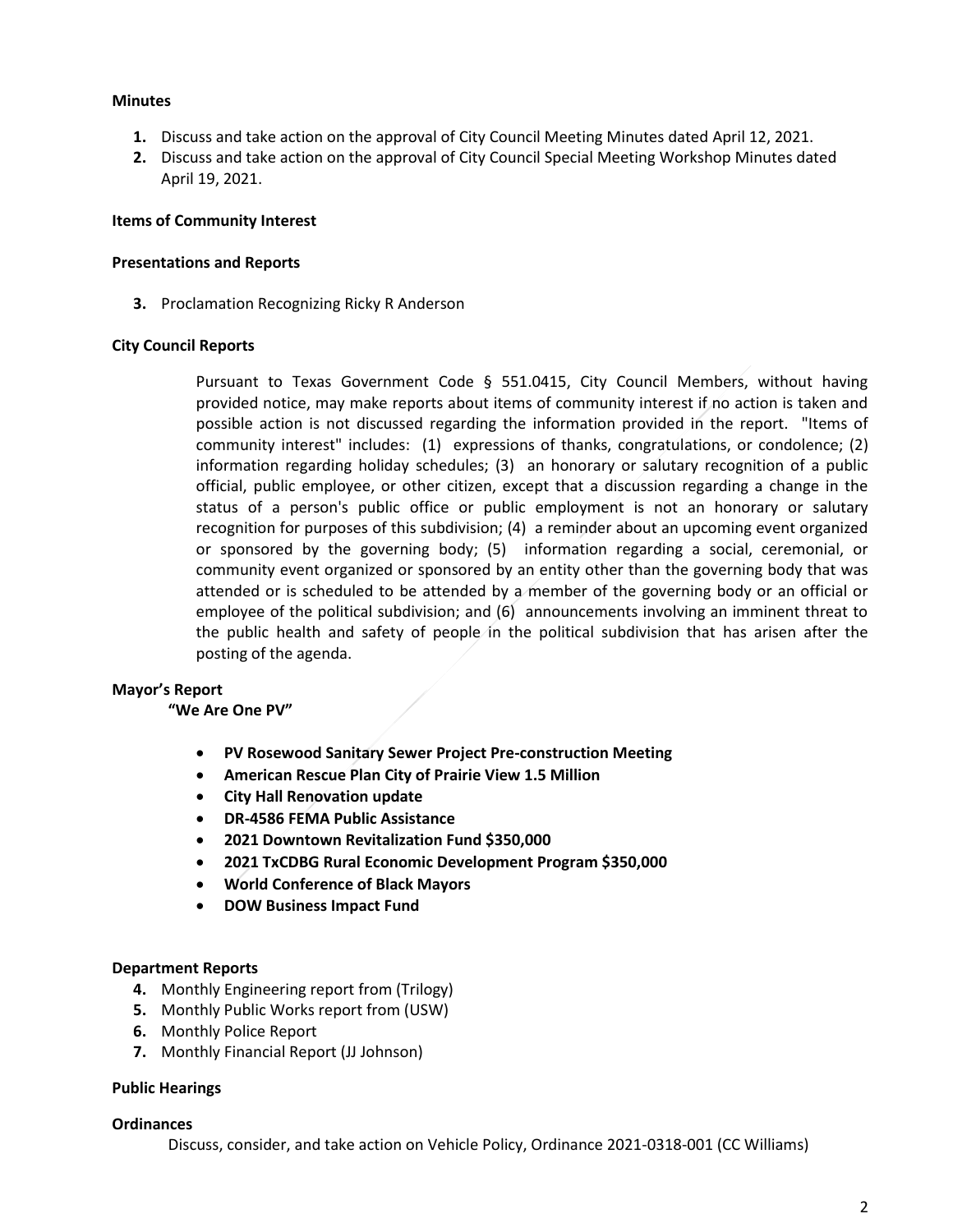# **Resolutions**

#### **Other Action**

- **8.** Discuss, consider, and take action on Prairie View Police Dept. Racial Profiling report (Detective Morris)
- **9.** Discussion and input on the job description for Chief of Police (Mayor Rowland)
- **10.** Discuss, and consider Livable Centers Study with Houston Galveston Area Council (Mayor Rowland)
- **11.** Discuss, consider, and take action on Draft Report and Chronology of Events on money spent by Mayor Allen for Villa Capri Subdivision conducted by Trilogy Engineering & USW.
- **12.** Discuss future appointments to Planning and Zoning Commission, current Planning & Zoning applications, and process and procedures related to the Planning and Zoning Commission.
- **13.** Discuss, consider, and take action to appoint David Charleston to African American Historical Commission
- **14.** Discuss, consider and take action on car accident by Mayor Rowland occurring in the City Vehicle and all surrounding circumstances (CC Williams)

# **Executive Session**

Pursuant to Section 551.074 (Personnel Matters) City Council will meet to deliberate the appointment, employment, evaluation, reassignment, duties, discipline or dismissal of a public officer or employee: City Secretary appointment – Terralyn May and Interim Police Chief appointment Kevin Leverenz, Ph.D .

#### **Action Coming out of Executive Session**

- **15.** Discuss, consider, and take action Appointment of Terralyn May as City Secretary
- **16.** Discuss, consider, and take action Appointment of Kevin Leverenz, Ph.D. as Interim Police Chief

# **New Business (Future Agenda Items)**

**17.** Requests by Mayor and Councilmembers that items are placed on a future City Council agenda.

# **Adjournment**

I, the undersigned authority do hereby certify that the above Notice and Agenda of the Regular Meeting of the governing body of the City of Prairie View is a true and correct copy of said Notice and said Notice was posted on the City Hall front door, a place convenient and readily accessible to the general public at all times; said Notice was posted on Friday, April 23, 2021 by 6:00 p.m., and remained so posted continuously for at least 72 hours preceding the scheduled time for said meeting. The Notice and Agenda was also posted on the City's website at [http://www.prairieviewtexas.gov](http://www.prairieviewtexas.gov/)

Dated this the day of April 23, 2021

By: *Linda Durham*

Linda Durham/Acting City Secretary